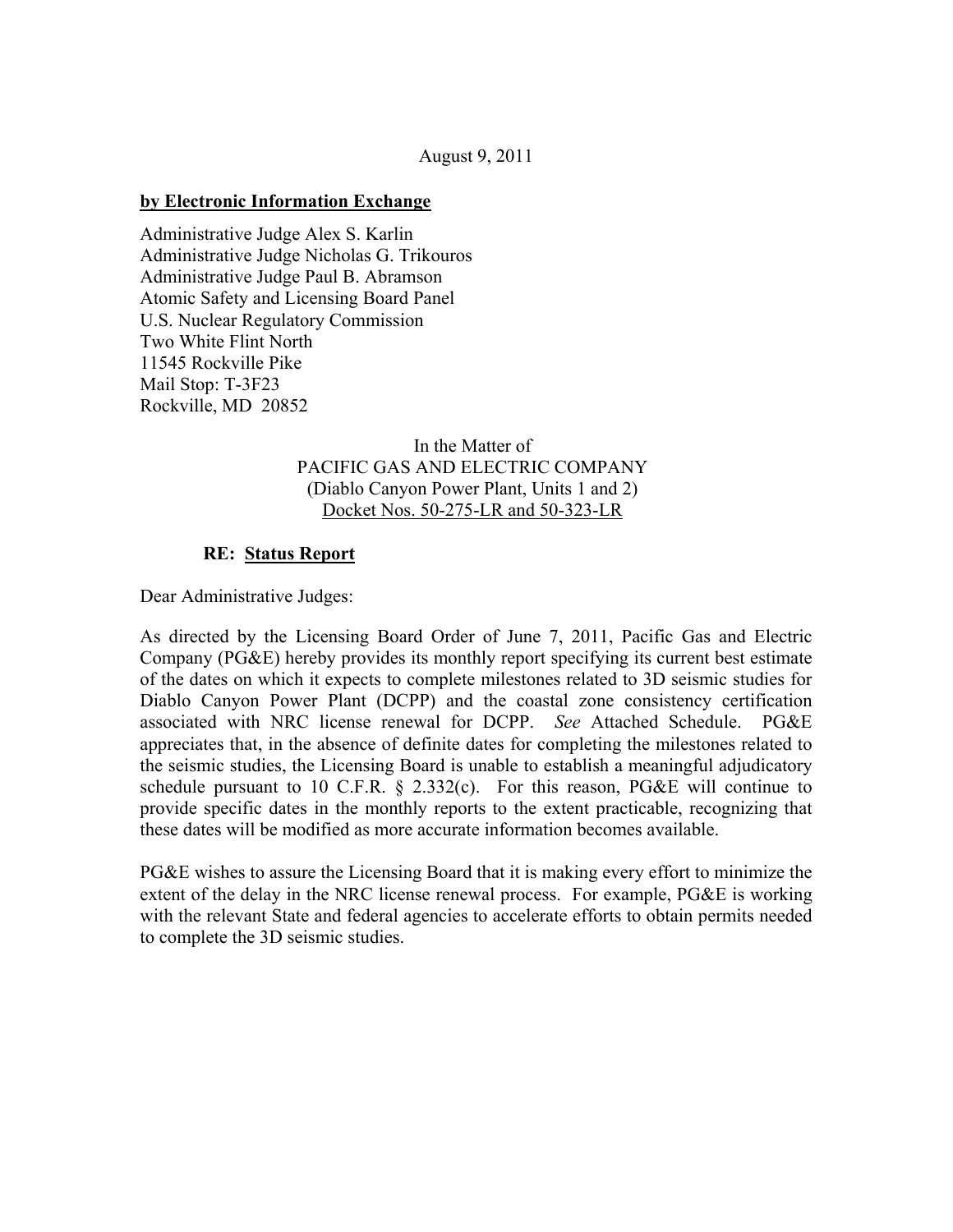While PG&E expects the seismic studies to be completed and a report issued no later than December 2015, any actual delay to this proceeding may be less than the 52 months referenced in the June 7, 2011 Order.

Executed in accord with 10 CFR 2.304(d),

 /s/ signed electronically by Jennifer K. Post Attorney Pacific Gas and Electric Company 77 Beale St., B30A San Francisco, CA 94105 (415) 973-9809 jklm@pge.com

/s/ signed electronically by

David A. Repka Winston & Strawn LLP 1700 K Street, NW Washington, DC 20006 (202) 282-5726 drepka@winston.com

COUNSEL FOR PACIFIC GAS AND ELECTRIC COMPANY

cc: Docket No. 50-275, OL-DPR-80 Docket No. 50-323, OL-DPR-82 Service List (via Electronic Information Exchange)